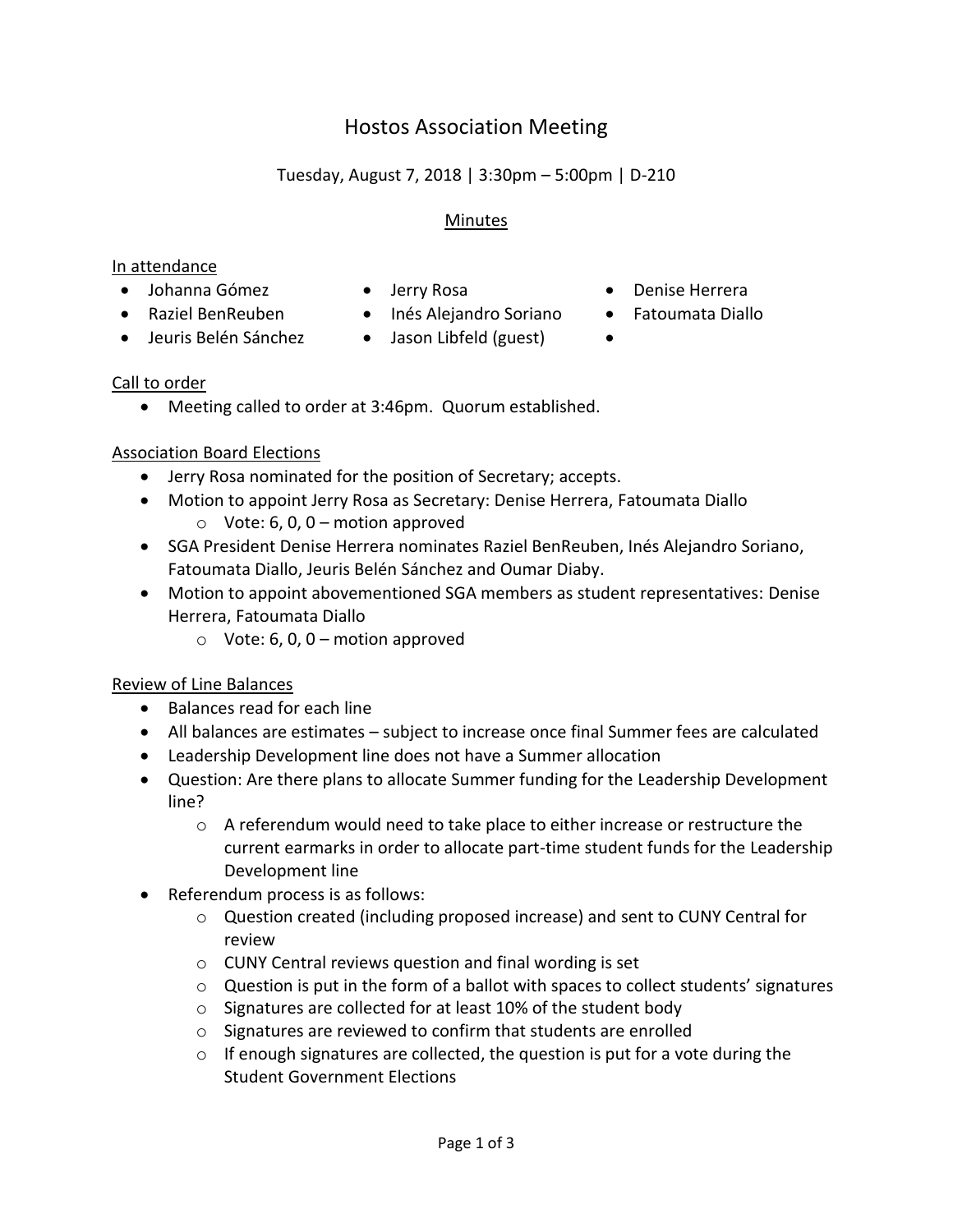- $\circ$  If the referendum question is approved during the elections, it is sent to the college President for approval
- $\circ$  If the President approves it, it is sent to the CUNY Board of Trustees for final approval
- Question: Can you explain the purpose of the Leadership Development line (in more detail)?
	- $\circ$  Jason Libfeld (Student Leadership Coordinator) explains that the funds are used to provide workshops for students, take students on conferences and organize other activities to promote leadership development

## Review of spending plans

- Sports and Recreation (Athletics)  $-$  \$7,095
	- $\circ$  Tabled no representative present
- Health and Wellness \$2,358
	- o Presented by Ursula Sanders, Wellness Specialist
	- o Question: Do the healthy snacks include vegan snacks? ■ Yes, and non-GMO snacks.
	- o Question: Why are the jump ropes included here?
		- In anticipation of the Fall events
- $\bullet$  Student Activities \$1,160
	- o Presented by Jerry Rosa, Director of Student Activities
	- $\circ$  Two proposed activities funding for SGA Retreat and funding for Welcome Week
- SGA Stipends (\$2,940) and SGA Programming (\$3,605)
	- o Presented by Fatoumata Diallo, SGA Budget and Finance Commissioner (Treasurer)
	- o Members will receive a Summer stipend same amount for all members
	- o Change to Programming spending plan Summer Munchies funds will be used for Welcome Day

## Review of Clubs & Organizations line proposals

- SGA Retreat
	- o Two corrections made to Section 3, Price Each column
		- Box 6 should read \$360, box 7 should read \$400
	- $\circ$  Motion to approve budget in the amount of \$6,000 Denise Herrera, Raziel BenReuben
		- Vote:  $6, 0, 0$  motion approved
	- $\circ$  SGA members are informed that the Clubs & Organizations line is being used during the Summer for this event due to the fact that clubs are not active during the Summer